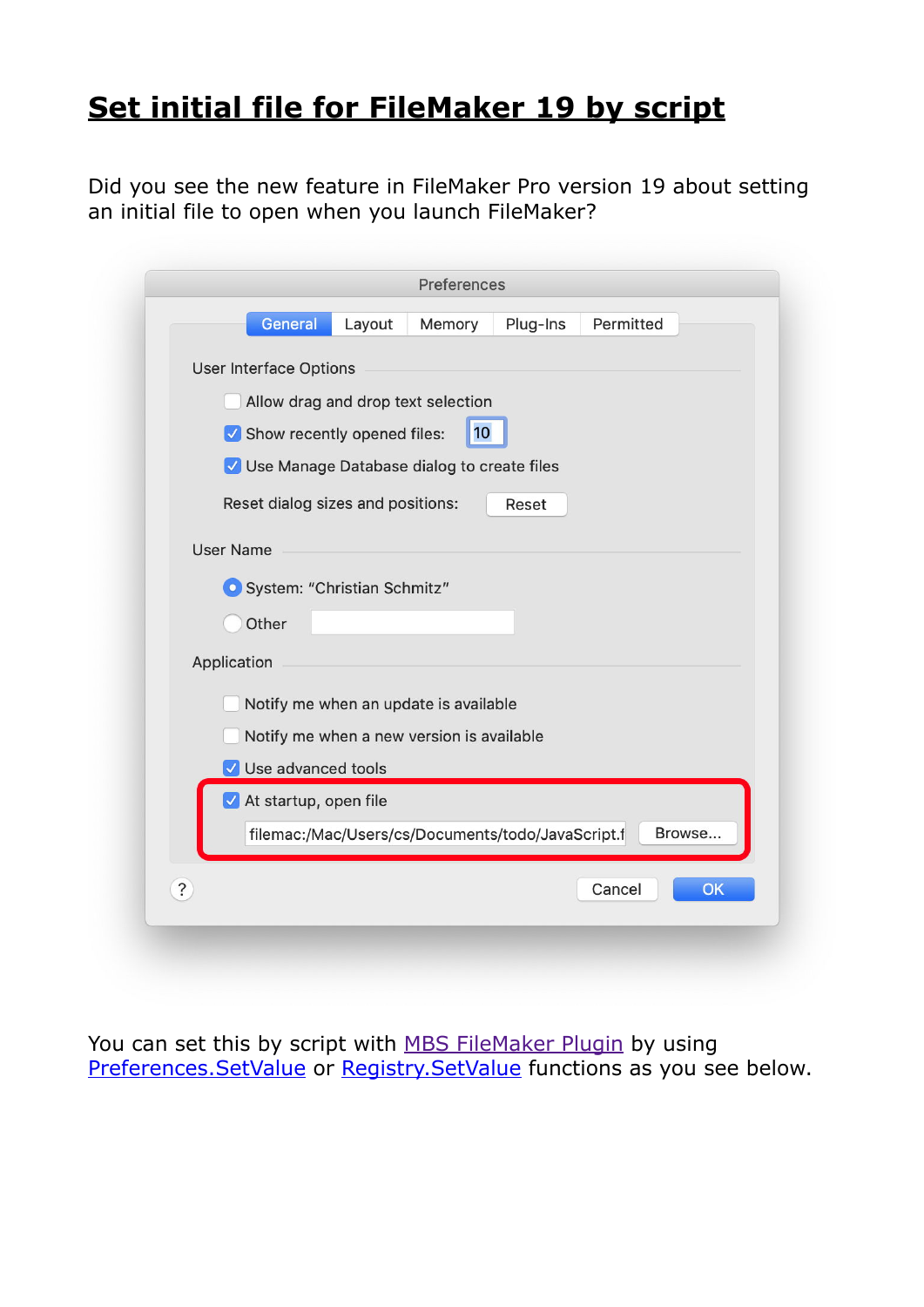## **MacOS**

For MacOS you can use our [Preferences.SetValue](https://www.mbsplugins.eu/PreferencesSetValue.shtml) function to set the preferences value for "Preferences:UseInitialfile" to 1 to enable or 0 to disable. The preference value "Preferences:Initialfile" uses a Mac specific FileMaker path to the file to open. Here are the two MBS calls to setup a new path:

MBS( "Preferences.SetValue"; "com.filemaker.client.pro12"; "Preferences:UseInitialfile"; 1; "integer") & MBS( "Preferences.SetValue"; "com.filemaker.client.pro12"; "Preferences:Initialfile"; "filemac:/Mac/Users/cs/Documents/ Test.fmp12"; "text")

## **Windows**

For Windows the preferences are stored in the registry, so you need to know the right key. There we set UseInitialfile with 1 or 0 to enable or disable with data type DWORD. The file path to the file is provided as a FileMaker path with filewin: prefix. Here is a sample call:

MBS( "Registry.SetValue"; "HKEY\_CURRENT\_USER\SOFTWARE\FileMaker\FileMaker Pro\19.0\Preferences"; "UseInitialfile"; 1; "DWORD") & MBS( "Registry.SetValue"; "HKEY\_CURRENT\_USER\SOFTWARE\FileMaker\FileMaker Pro\19.0\Preferences"; "Initialfile"; "filewin:/C:/Users/Christian/ Desktop/JavaScript.fmp12"; "text")

## **Automation**

To automate installation on dozens of computers, you could do this by script when solution launches to define the file to open for next start. e.g. automatically install FileMaker, send user a welcome email and have them click fmp:// URL. That URL can trigger FileMaker to launch, open a remote database on the server as guest and show a welcome layout. And in a script to setup, you could define what file to open next time. And of course that file could be written to documents folder by script via an Export Field Contents script step. Please only do those steps with user consent!

To remove, you could set UseInitialfile flag to zero. To clear the path, you can use [Preferences.DeleteValue](https://www.mbsplugins.eu/PreferencesDeleteValue.shtml) and [Registry.DeleteValue](https://www.mbsplugins.eu/RegistryDeleteValue.shtml) functions if needed.